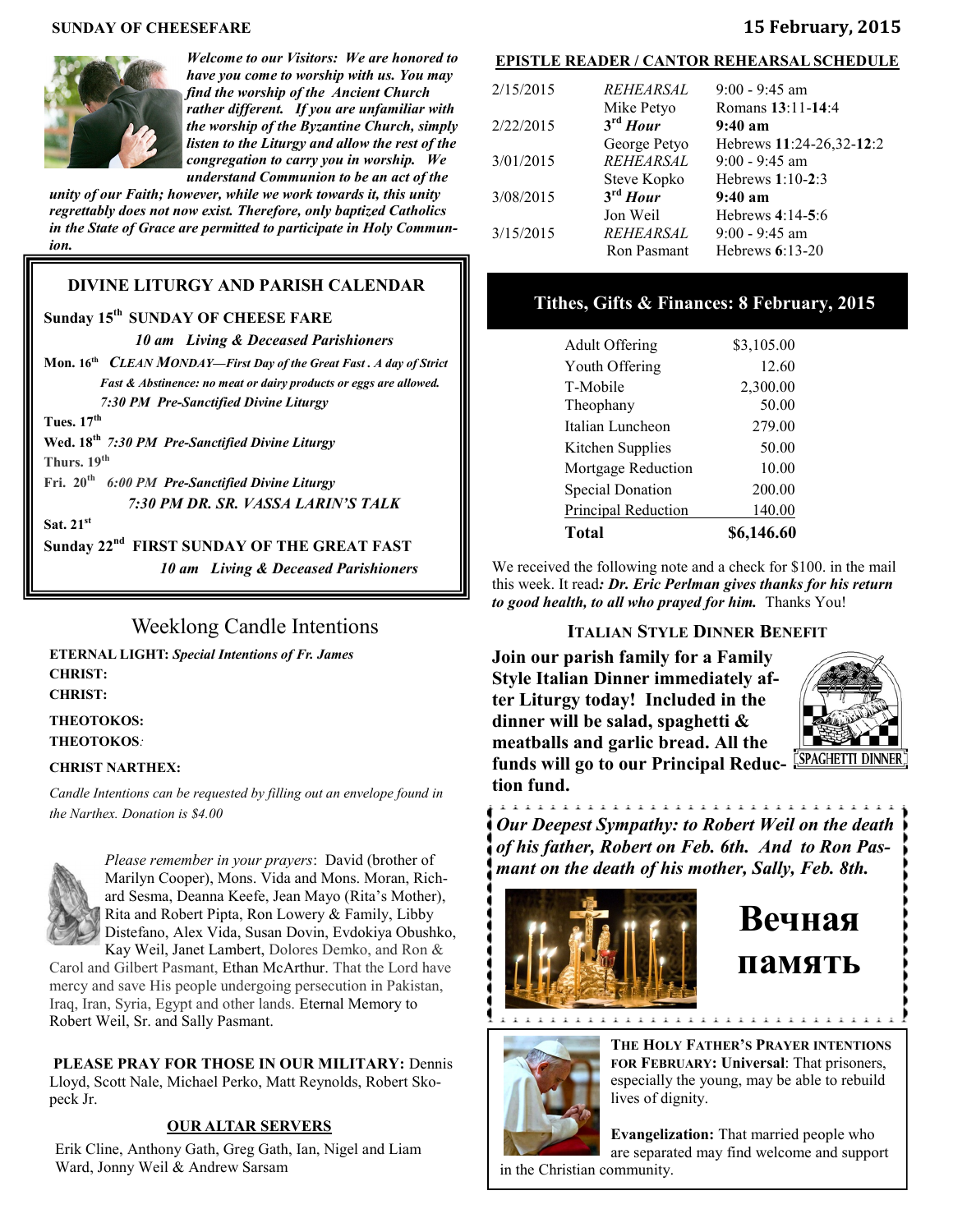#### **SUNDAY OF CHEESEFARE 15 February, 2015**



 **SR. VASSA LARIN: World renown scholar coming to Annunciation February 20, 2015, at 7:30 pm. Although Dr. Sister Vassa Larin is one of the foremost scholars of Byzantine Liturgy, she can speak just as easily from one heart to another. Her topic for our talk will be:** 

#### *Praying and the Living of Lent: "What's the Point?"*

## **LIVE AT ST. PAUL'S... COFFEE WITH SISTER VASSA!**

Saturday, February 21, 2015 . 10am - 2:30pm

Since it is rare that Sister Vassa makes it to the West Coast of America for presentations, you might want to attend two more talks by Sister the next day (February 21st) at St. Paul's Orthodox, Irvine (4949 Alton Parkway). The cost is \$20 per person (that includes a lunch). The program runs from 10 am—2:30pm.



**Byzantine Catholic Eparchy of Phoenix** Pastoral Center - 8105 North 16th Street - Phoenix, AZ 85020<br>Phone: (602) 861-9778 FAX (602) 861-9796

February 9, 2015 Protocol Number: 012/2015i

**REGARDING:** Fasting and Liturgical Directives for the Great Fast—2015, Liturgical Directives for Holy Week, Pascha, Bright Week and Pentecost

**Memorandum**

#### *The Most Reverend Gerald N. Dino, Bishop of the Eparchy of Phoenix, has asked that the following directives be communicated to the parochial clergy, religious and faithful.*

#### **ABSTINENCE**

- **a.** The law of abstinence forbids the use of meat, but permits the use of eggs and dairy products.
- **b.** Abstinence is to be observed on all Wednesdays and Fridays of the Great Fast.
- **c.** All of the faithful of the Eparchy who receive Holy Communion are obligated to abstain.

#### **STRICT ABSTINENCE**

The law of strict abstinence (fast) forbids the use of meat, eggs and dairy products.

- Strict Abstinence is to be observed on the
- -First Day of the Great Fast, Monday, February  $16<sup>th</sup>$ - Good Friday, April 3rd .
- All Adult faithful—18 years and older—who receive Holy Communion are obligated to observe strict abstinence.

#### **DISPENSATIONS:** *Pastors and Administrators may, for a just cause, grant to individual faithful and to individual families dispensations or commutations of abstinence and strict abstinence into other pious practices.*

#### **LITURGY OF THE PRESANCTIFIED GIFTS:**

- In keeping with our Byzantine Catholic liturgical prescriptions, the Liturgy of the Presanctified Gifts is celebrated on Wednesdays and Fridays of the Great Fast and the first three days of Holy Week, normally after 4:00 PM.
- For pastoral reasons, at least one Presanctified Liturgy is to be celebrated each week and at least one during the first three days of Holy Week.

#### **ALL SOULS' SATURDAYS**

The All Souls' Saturdays are to be observed on the designated Saturdays with the celebration of the Divine Liturgy and the reading of the Diptychs for the faithful departed.

#### **SOLEMN FEAST OF THE ANNUNCIATION**

The Solemn Feast of the Annunciation is celebrated with a Divine Liturgy that must be celebrated on the evening of March  $25<sup>th</sup>$ according to the Typikon.

#### **WEEKDAY DIVINE LITURGY**

- In keeping with our ancient traditions, Divine Liturgy is not to be celebrated on the weekdays of the Great Fast.
- Pastors are encouraged to offer other services during the weekdays of the Great Fast in keeping with our traditions as a Byzantine Catholic Church, namely Matins, an Hour of the Divine Praises, Vespers or Compline, during which Holy Communion maybe distributed. The same applies to funerals during the Great Fast.

#### **VESTMENT COLOR**

Bright or white vestments are to be worn on the Sundays of the Great Fast, except on the Third Sunday when red vestments are prescribed for the Holy Cross.

Red or dark vestments are to be worn on the weekdays of the Great Fast.

#### **LITURGICAL DIRECTIVES FOR HOLY WEEK, PASCHA, BRIGHTWEEK AND PENTECOST**

#### **The following directives are taken from the Eparchial Pastoral Handbook #515-524:**

**515.The following services for Holy Week must be celebrated** in every parish and mission having a full-time priest and ordinarily **no earlier than 4:00 PM:**

#### **A) Great and Holy Wednesday:**

The Liturgy of the Pre-Sanctified Gifts with the Holy Anointing of the Sick incorporated into the service. This service maybe celebrated from 12 Noon on.

If, for Pastoral reasons, the Service of the Holy Anointing is celebrated earlier in the day, then only the Liturgy of the Pre-Sanctified Gifts need be celebrated later.

- **B) Great and Holy Thursday:** The Vesper Divine Liturgy of St. Basil the Great, beginning after 4:00 PM;
- **C) Great and Holy Friday:** The Entombment Vespers beginning after 4:00PM;
- **D) Great and Holy Saturday:** The Vesper Divine Liturgy of St. Basil the Great, beginning after 4:00 PM.
- **516. Regarding Good Friday** the following are to be observed:
- **A) The Passion Matins** (Strasti) with the reading of the 12 Gospels is to begin no later than Noon;
- **B) The Royal Hours** may be taken no earlier than 9:00 AM and no later than 3:00 PM, but only after Good Friday Matins;
- **C) The Entombment Vespers:** If no clergy are available, lay members of the parish known for their piety and commitment to the Church may carry the Holy Shroud during the procession at the end of the Entombment Vespers;
- **D)** The practice of placing the Divine Eucharist on the grave after the procession is strictly forbidden.

#### **517. Regarding Holy Saturday, the following are to be observed:**

**A) Jerusalem Matins** may be celebrated no earlier than 10:00 PM on Great and Holy Friday and no later than Noon on Holy Saturday;